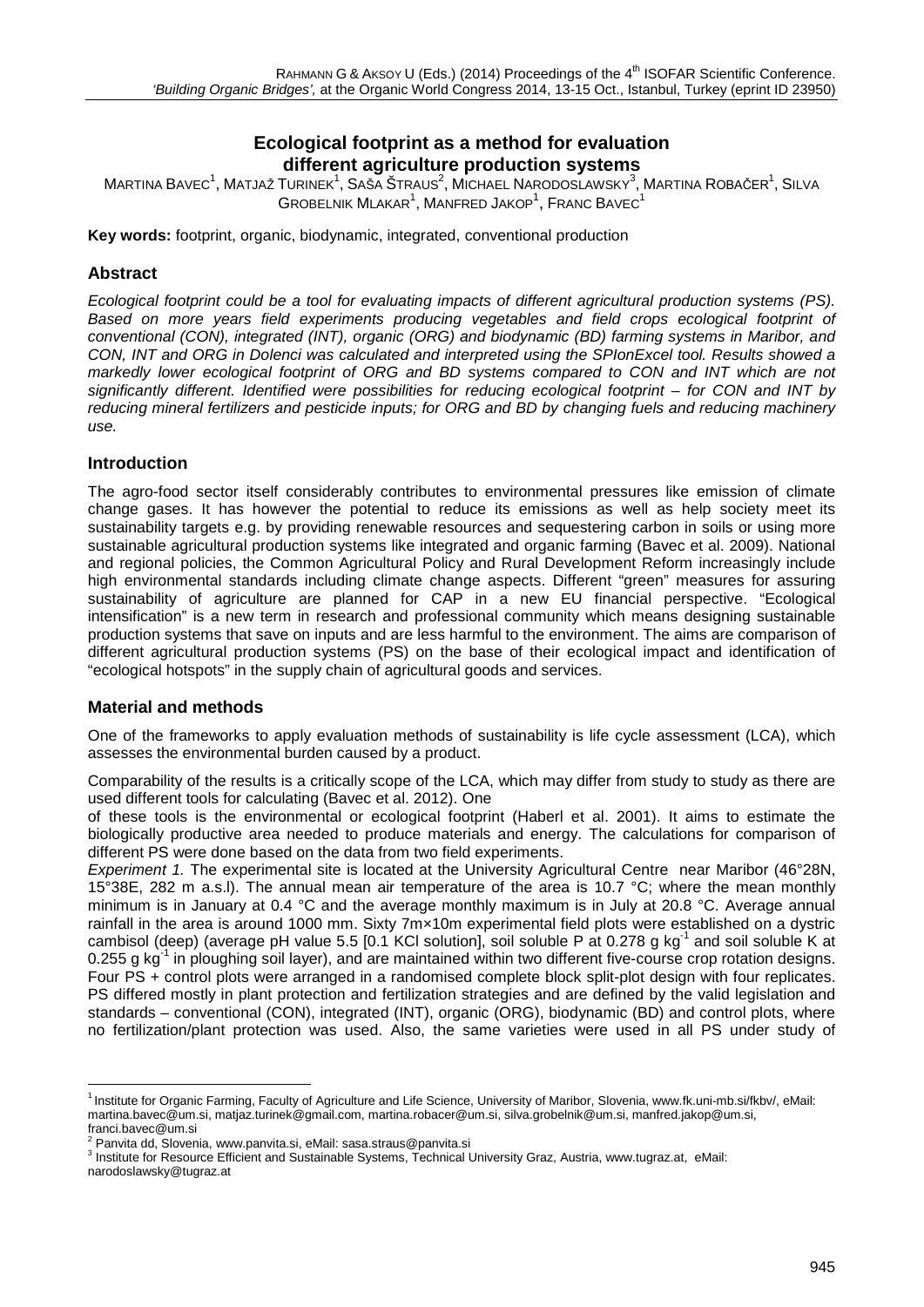#### BAVEC M, et al.

Ecological footprint as a method for evaluation different production systems

conventional origin for CON and INT systems and of organic origin for ORG, BD and control systems. Presented are results from 2008 to 2010 for spelt and winter wheat.

*Experiment 2.* The field trial was laid out at the research station in Slovenia, Dolenci near the Hungarian border (46°51'4.43''N 16°17'15.45'' E, 302.1 m a.s.l) over a period of three years (2009-2011). The annual mean air temperature of the area is 9.7 °C and average annual rainfall in the area is 749 mm. The field trial was established on sandy loam (average pH value 6.3 [0.1 KCl solution], soil soluble P at 0.13 g kg<sup>-1</sup> and soil soluble K at 0.34 to 0.56 g kg<sup>-1</sup> at the ploughing soil layer (40 cm) was determined using AL-method. The three PS (CON, INT, and ORG) were managed in accordance with EU and national legislation and rules. In the paper are only results for red beat and white cabbage. For calculation of ecological footprint the Sustainable process index was used  $(SPI^{\odot})$  - it includes the conversion of mass and energy flows into the surface area required by the process (Sandholzer and Narodoslawsky 2007). The software SPIonEXCEL was developed to bring this methodology into an easily applicable form. It calculates the ecological footprint of a process, product, or service with an eco-inventory by summarizing the mass and energy flows to and from the environment over the life cycle in question. We calculated the total ecological footprint  $(A_{tot})$ , which is the area necessary to embed the whole life cycle generating a product. Partial footprints were calculated directly from the experimental field trial data with the help of the software SPIonEXCEL, which is available on the internet (http://spionexcel.tugraz.at). The areas are computed on the basis of mass and energy flows, and the infrastructural requirements for the reference period, one year. Within this period, a number of system units were supplied by the process in questions. The specific area was defined as the total area divided by the system units. This specific area is a possible comparative measurement of sustainability and can be related to the area that is statistically available to each person, and this defines the SPI index. Also the efficiency of a PS was calculated using ecological efficiency index (EEI). EEI gives information on how much surface area is needed to produce one unit of a product or what is the ecological footprint of the yield (y) is  $EEl = Atot/y$  (m<sup>2</sup>/kg).

### **Results**



Ecological footprint of wheat is on average higher compared to spelt which is concerning inputs not demanding field crop (Figure 1). Producing 1 ha CON winter wheat over 85 ha of area is affected and in the case of spelt 65 ha. INT production which is considered as environmentally friendly (Bavec et al. 2009) had slightly lower values (63 and 45 ha, respectively), but real impact on environment had ORG and BD farming practice with 10 to 11 ha use of area for both field crops. In the case of CON and INT the most important impact are using pesticides and mineral fertilizers. Concerning BD and ORG some reductions of ecological footprint could be achieved changing machinery use and using alternative energy sources (plant oil instead of fuel), but due to the spraying of biodynamic materials consumption of machinery is higher in BD production compared to ORG.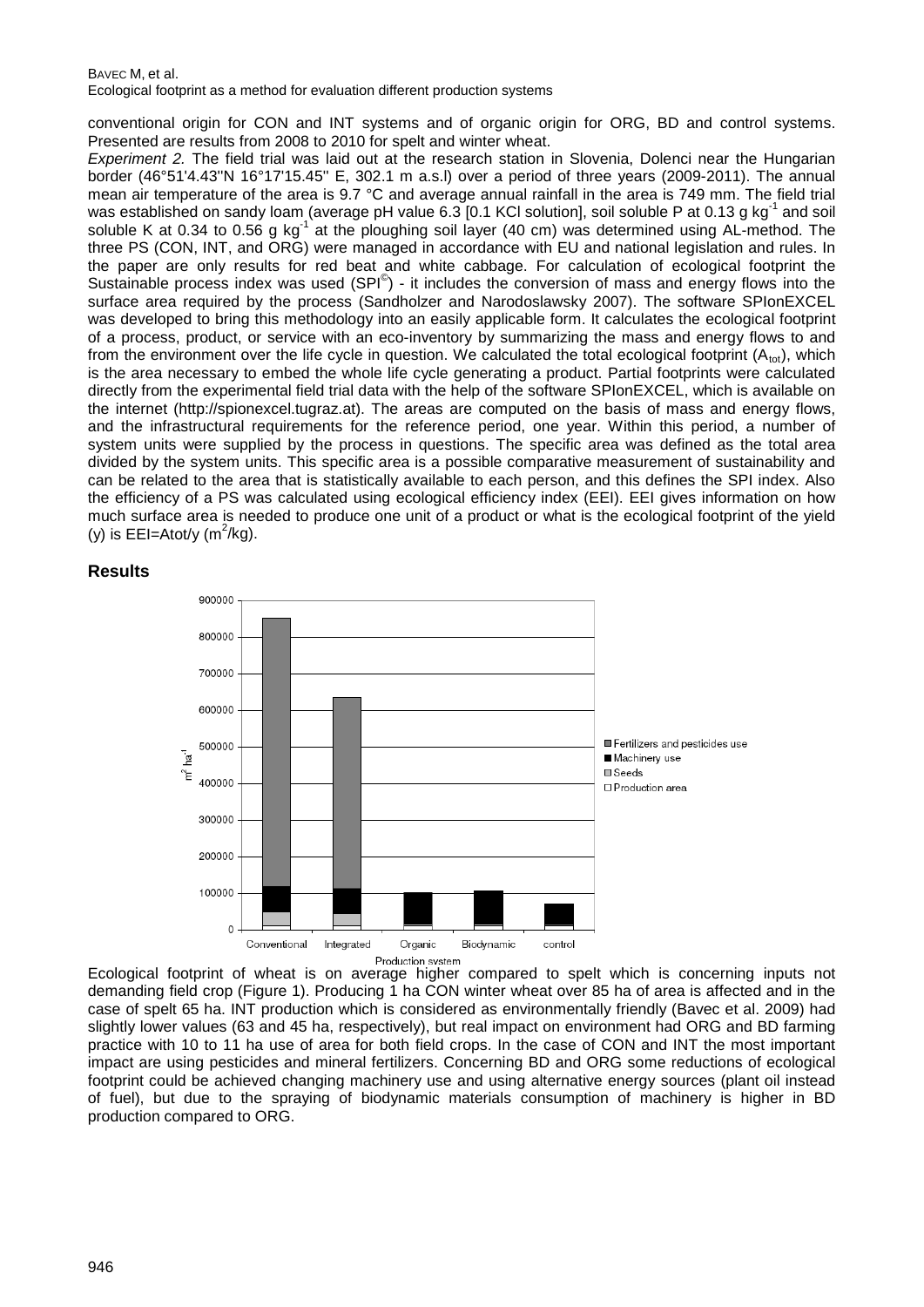

ha production of white cabbage and red beet is on around 70 ha surface area. Statistically significant improvement is ORG production by 3.5-x lower impact.

The highest yields for cabbage and red beet were attained using the CON production system (68,475 kg for cabbage and 27,879 kg for red beet, respectively), while the lowest was in the control plots where the lack of